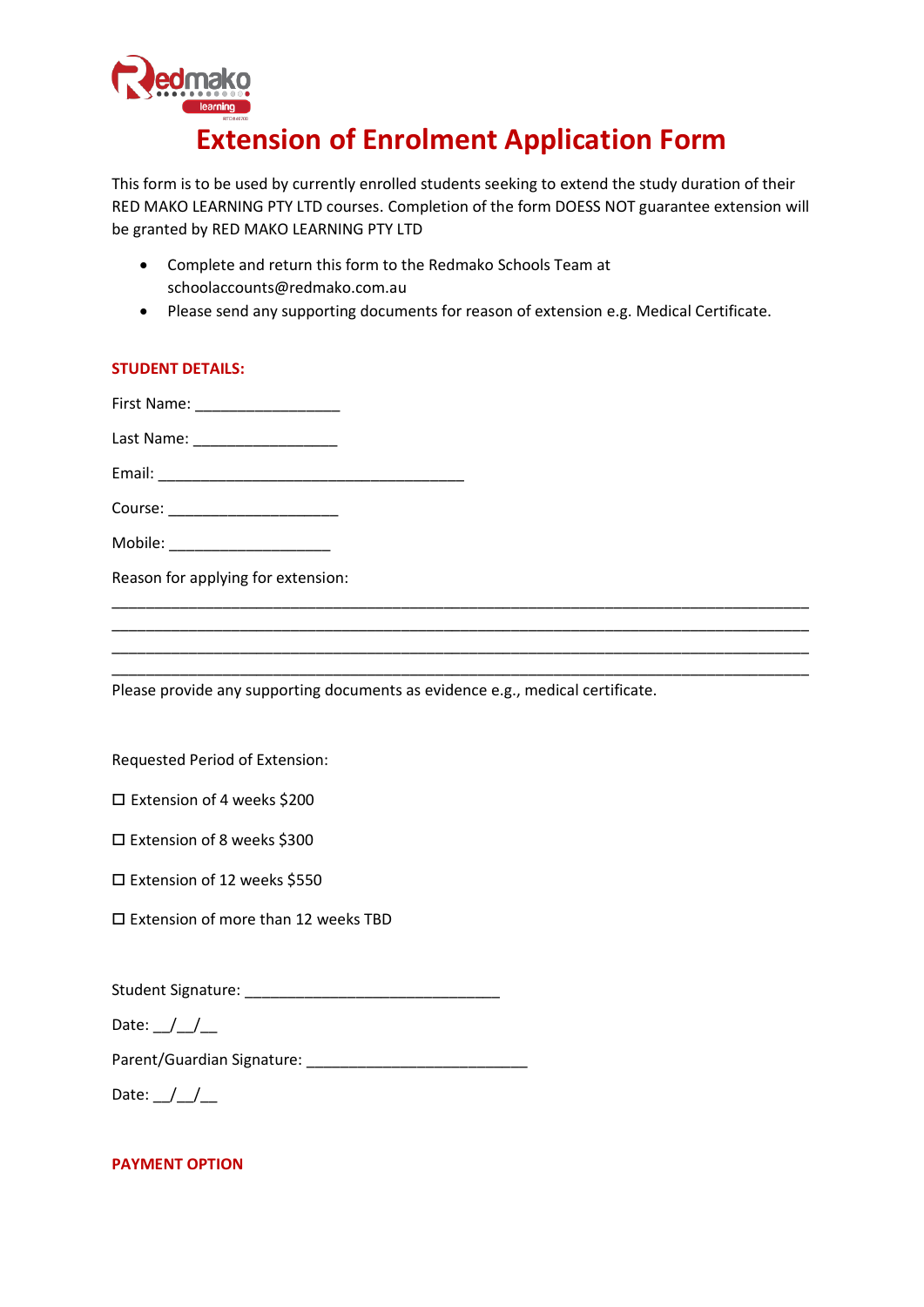

□ Direct Debit from Bank Account

□ Direct Debit from Credit Card

 $\square$  Direct Deposit (upon approval these details will be provided to you)

### **1. Direct Debit from Bank Account**

☐I/We request and authorize **REDMAKO LEARNING PTY LTD** to arrange, through its own financial institution, a debit to your nominated account any amount **REDMAKO LEARNING PTY LTD**, has deemed payable by you. This debt or charge will be made through the Bulk Electronic System (BECS) from your account held at the financial institution you have nominated below and will be subject to terms and conditions of the Direct Debit Request Service Agreement. By signing and/or providing us with a valid instruction in request to your Direct Debit Request, you have understood and agreed to the terms and conditions governing the debit arrangement between you and **REDMAKO LEARNING PTY LTD** as set out in this Request and in your Direct Debit Request Service Agreement

| BSB Number: _________________ |  |
|-------------------------------|--|
|                               |  |
|                               |  |
|                               |  |

## **2. Direct Debit from Credit Card**

 $\Box$ I request REDMAKO LEARNING PTY LTD to arrange for funds to be debited from my nominated credit card according to the schedule specified above and attached Direct Debit Service Agreement

Credit Card: ☐Amex ☐Visa ☐Mastercard

Credit Card Number: \_\_\_\_\_\_\_\_\_\_\_\_\_\_\_\_\_\_\_

Cardholder Name:

CVN: \_\_\_\_\_\_\_

Parent/Guardian Signature:

Date:  $\angle$